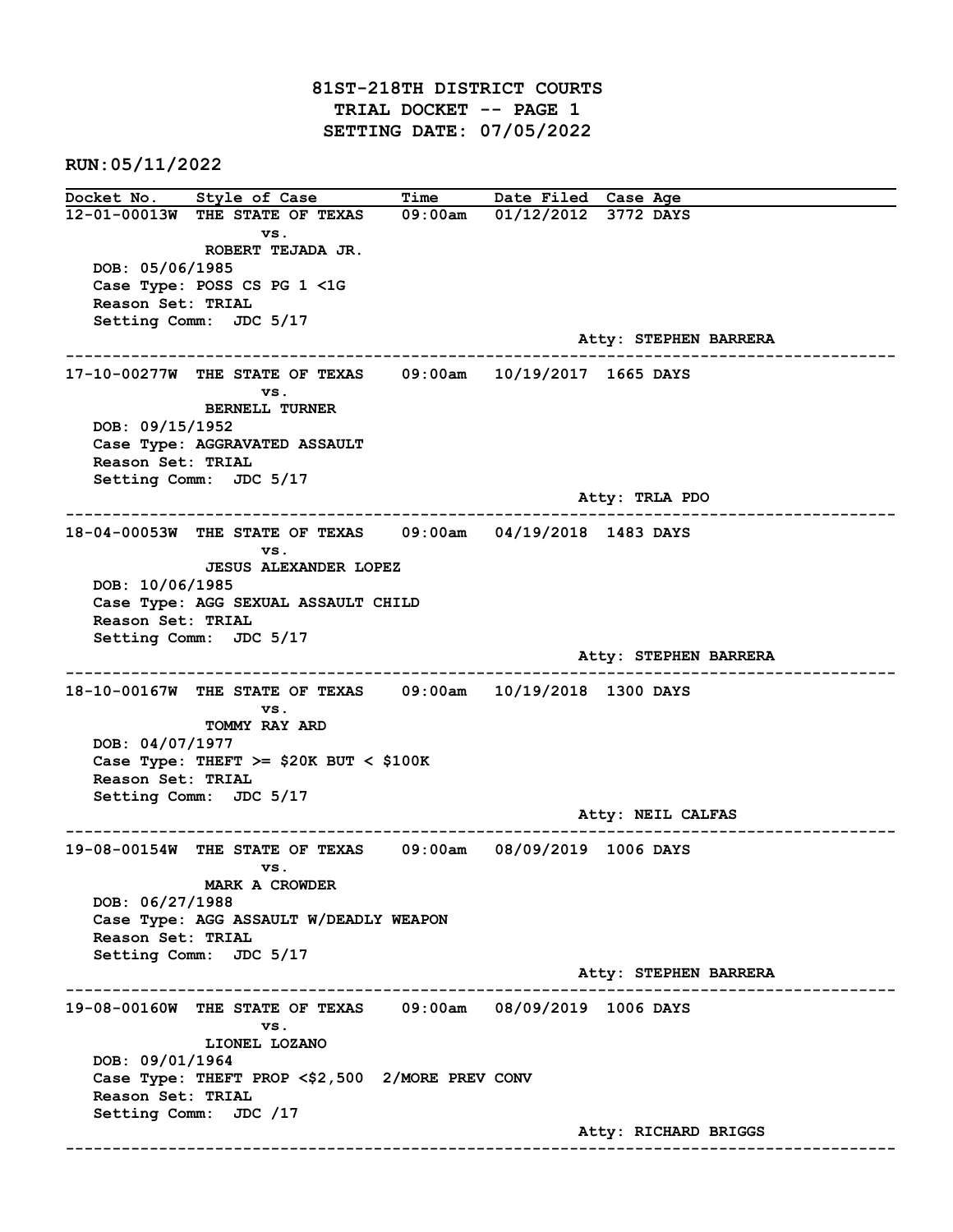## 81ST-218TH DISTRICT COURTS TRIAL DOCKET -- PAGE 2 SETTING DATE: 07/05/2022

RUN:05/11/2022

Docket No. Style of Case Time Date Filed Case Age 19-09-00183W THE STATE OF TEXAS 09:00am 09/13/2019 971 DAYS vs. LONNIE WYATT CERVERA DOB: 08/10/1987 Case Type: UNAUTH USE OF MOTOR VEHICLE Reason Set: TRIAL Setting Comm: JDC 5/17 Atty: MONICA KHIRALLAH ------------------------------------------------------------------------------------------------------------------------ 19-11-00215W THE STATE OF TEXAS 09:00am 11/08/2019 915 DAYS vs. STUART FRASER DOB: 02/27/1976 Case Type: BAIL JUMPING AND FAIL TO APPEAR FELONY Reason Set: TRIAL Setting Comm: JDC 5/17 Atty: JASON GOSS ------------------------------------------------------------------------------------------------------------------------ 19-12-00241W THE STATE OF TEXAS 09:00am 12/06/2019 887 DAYS vs. WILLIAM A RUSSO II DOB: 12/19/1975 Case Type: AGG SEXUAL ASSAULT CHILD Reason Set: TRIAL Setting Comm: JDC 5/17 Atty: ROLANDO ARGUELLES ------------------------------------------------------------------------------------------------------------------------ 20-01-00021W THE STATE OF TEXAS 09:00am 01/14/2020 848 DAYS vs. JAMES RICHARD NOWELL DOB: 10/10/1960 Case Type: AGG SEXUAL ASSAULT OF ELDERLY/DISABLED PERSON Reason Set: TRIAL Setting Comm: JDC 5/17 Atty: EDWARD SHAUGHNESSY ------------------------------------------------------------------------------------------------------------------------ 20-02-00031W THE STATE OF TEXAS 09:00am 02/07/2020 824 DAYS vs. TOMMY RAY ARD DOB: 04/07/1977 Case Type: AGG ASSAULT W/DEADLY WEAPON Reason Set: TRIAL Setting Comm: JDC 5/17 Atty: NEIL CALFAS ------------------------------------------------------------------------------------------------------------------------ 20-03-00064W THE STATE OF TEXAS 09:00am 03/06/2020 796 DAYS vs. FIDEL TREVINO JR DOB: 06/10/1986 Case Type: INJ CHILD/ELDERLY/DISABLED RECKLESS BI Reason Set: TRIAL Setting Comm: JDC 5/17 Atty: LOUIS MARTINEZ ------------------------------------------------------------------------------------------------------------------------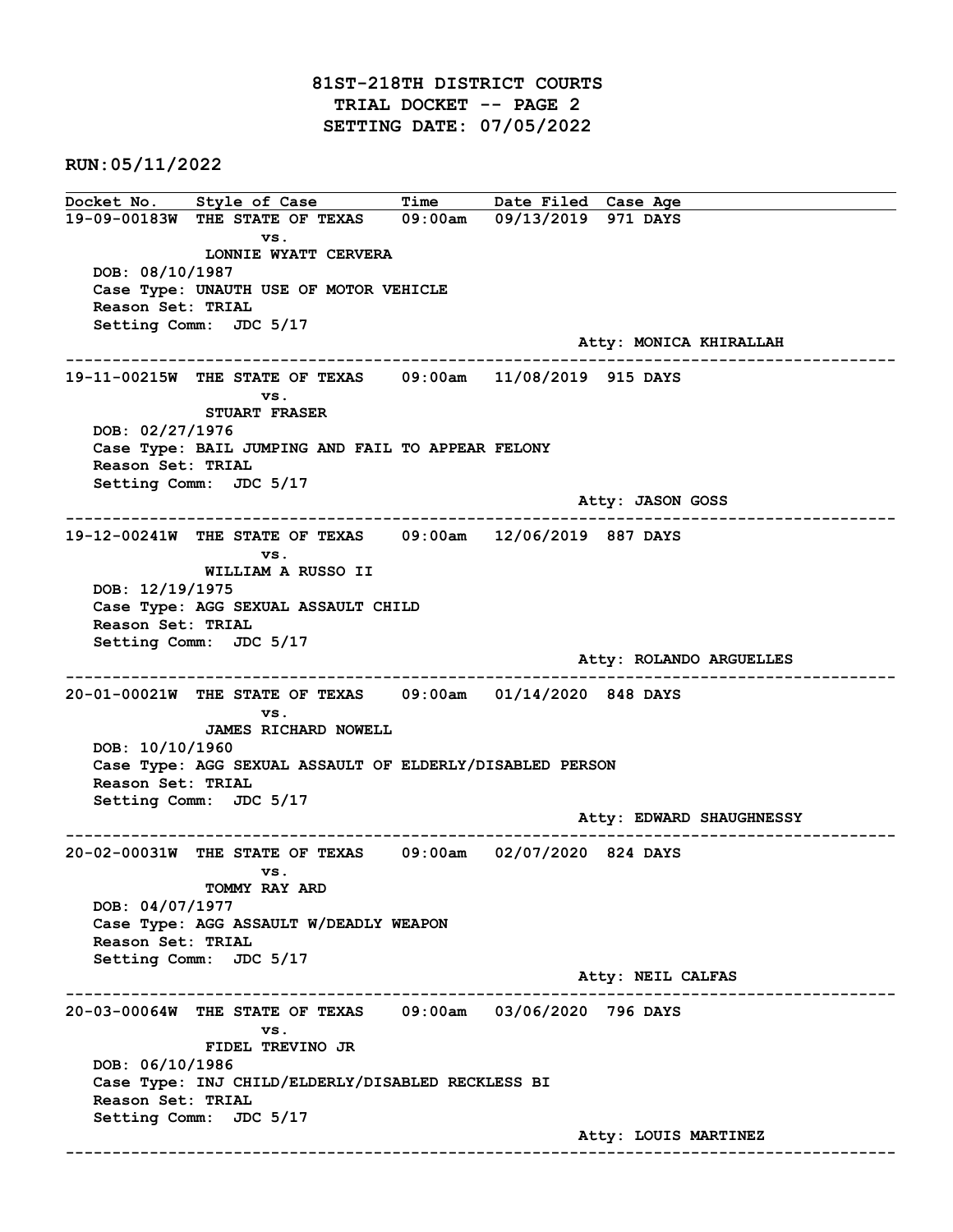Docket No. Style of Case Time Date Filed Case Age 20-05-00088W THE STATE OF TEXAS 09:00am 05/08/2020 733 DAYS vs. HEATHER CREWS DOB: 11/09/1972 Case Type: FORGERY GOVT/NATIONAL INST/MONEY/SECURITY Reason Set: TRIAL Setting Comm: JDC 5/17 Atty: ADRIAN PEREZ ------------------------------------------------------------------------------------------------------------------------ 20-06-00147W THE STATE OF TEXAS 09:00am 06/12/2020 698 DAYS vs. ABE RAY HERRERA III DOB: 09/30/1966 Case Type: ABANDON ENDANGER CHILD CRIMINAL NEGLIGENCE Reason Set: TRIAL Setting Comm: JDC 5/17 Atty: ALFONSO CABANAS ------------------------------------------------------------------------------------------------------------------------ 20-06-00153W THE STATE OF TEXAS 09:00am 06/12/2020 698 DAYS vs. STUART FRASER DOB: 02/27/1976 Case Type: BAIL JUMPING AND FAIL TO APPEAR FELONY Reason Set: TRIAL Setting Comm: JDC 5/17 Atty: ED SHAUNESSEY ------------------------------------------------------------------------------------------------------------------------ 20-08-00159W THE STATE OF TEXAS 09:00am 08/14/2020 635 DAYS vs. NICHOLAS TRENT CHAPUT DOB: 09/15/1985 Case Type: SEXUAL ASSAULT CHILD Reason Set: TRIAL Setting Comm: JDC 5/17 Atty: EDWARD SHAUGHNESSY ------------------------------------------------------------------------------------------------------------------------ 20-08-00160W THE STATE OF TEXAS 09:00am 08/14/2020 635 DAYS vs. FERMAN CHAVEZ DOB: 08/23/1978 Case Type: SEX ABUSE OF CHILD CONTINUOUS: VICTIM UNDER 14 Reason Set: TRIAL Setting Comm: JDC 5/17 Atty: EDWARD BARTOLOMEI ------------------------------------------------------------------------------------------------------------------------ 20-08-00161W THE STATE OF TEXAS 09:00am 08/14/2020 635 DAYS vs. FERMAN CHAVEZ DOB: 08/23/1978 Case Type: Reason Set: TRIAL Setting Comm: JDC 5/17 Atty: EDWARD BARTOLOMEI ------------------------------------------------------------------------------------------------------------------------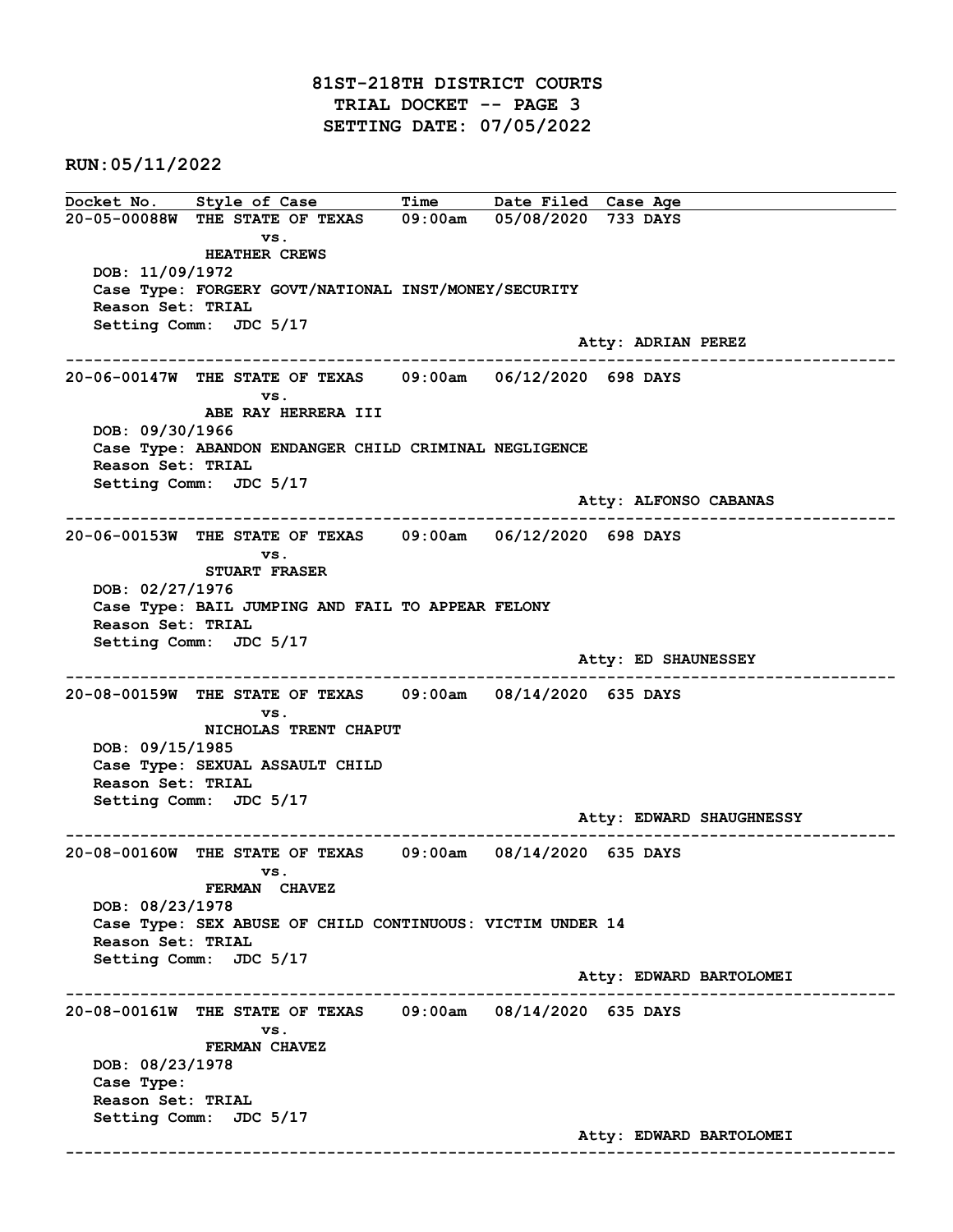## 81ST-218TH DISTRICT COURTS TRIAL DOCKET -- PAGE 4 SETTING DATE: 07/05/2022

RUN:05/11/2022

Docket No. Style of Case Time Date Filed Case Age 20-08-00173W THE STATE OF TEXAS 09:00am 08/14/2020 635 DAYS vs. NICHOLAS ANDREW GARCIA DOB: 10/25/1988 Case Type: INDECENCY W/CHILD SEXUAL CONTACT Reason Set: TRIAL Setting Comm: JDC 5/17 Atty: RAYMOND MARTINEZ ------------------------------------------------------------------------------------------------------------------------ 20-08-00176W THE STATE OF TEXAS 09:00am 08/14/2020 635 DAYS vs. ZACHARY TAYLOR HEIMANN DOB: 12/22/1993 Case Type: POSS CS PG 1 <1G ANALOGUE Reason Set: TRIAL Setting Comm: JDC 5/17 Atty: ANDRES CEDILLOS ------------------------------------------------------------------------------------------------------------------------ 20-08-00202W THE STATE OF TEXAS 09:00am 08/14/2020 635 DAYS vs. ZACHERY SUTTON DOB: 05/02/1987 Case Type: ASSAULT FAM/HOUSE MEM IMPEDE BREATH/CIRCULAT Reason Set: TRIAL Setting Comm: JDC 5/17 Atty: ADRIAN PEREZ ------------------------------------------------------------------------------------------------------------------------ 20-09-00233W THE STATE OF TEXAS 09:00am 09/04/2020 614 DAYS vs. ALEXIS KOTARA DOB: 09/26/1966 Case Type: UNAUTH USE OF MOTOR VEHICLE Reason Set: TRIAL Setting Comm: JDC 5/17 Atty: RUBEN FLORES ------------------------------------------------------------------------------------------------------------------------ 20-09-00249W THE STATE OF TEXAS 09:00am 09/04/2020 614 DAYS vs. MARTIRIANO E GARCIA DOB: 08/17/1948 Case Type: AGG SEXUAL ASSLT CHILD Reason Set: TRIAL Setting Comm: JDC 5/17\*\*NEEDS INTERP\*\* Atty: ALFONSO CABANAS ------------------------------------------------------------------------------------------------------------------------ 20-09-00262W THE STATE OF TEXAS 09:00am 09/04/2020 614 DAYS vs. JOHNNY RAY REGER DOB: 12/04/1998 Case Type: ATTEMPTED SEXUAL ASSLT ANOTHER PERSON Reason Set: TRIAL Setting Comm: JDC 5/17 Atty: ROBERT ARELLANO ------------------------------------------------------------------------------------------------------------------------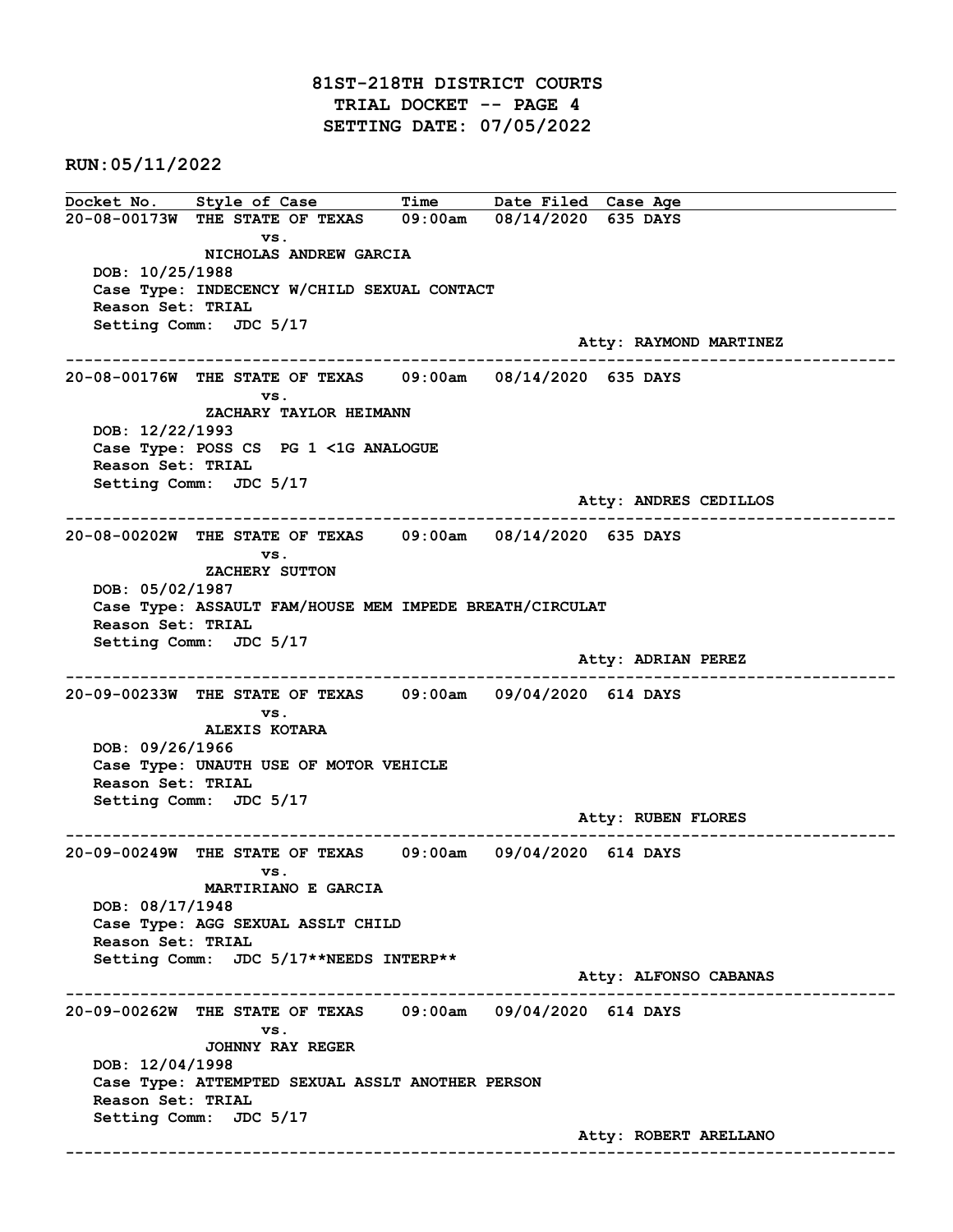Docket No. Style of Case Time Date Filed Case Age 20-10-00267W THE STATE OF TEXAS 09:00am 10/02/2020 586 DAYS vs. DAVID DENNIN DOB: 06/27/1983 Case Type: MAN DEL CS PG 1 >=4G<200G Reason Set: TRIAL Setting Comm: JDC 5/17 Atty: JOSEPH ACEVEDO ------------------------------------------------------------------------------------------------------------------------ 20-10-00276W THE STATE OF TEXAS 09:00am 10/02/2020 586 DAYS vs. TRYNDA BROOK POPHAM DOB: 08/17/1993 Case Type: THEFT PROP >=\$2,500<\$30K Reason Set: TRIAL Setting Comm: JDC 5/17 Atty: JENNIFER TAPIA ------------------------------------------------------------------------------------------------------------------------ 20-10-00277W THE STATE OF TEXAS 09:00am 10/02/2020 586 DAYS vs. TRYNDA BROOK POPHAM DOB: 08/17/1993 Case Type: ENGAGING IN ORGANIZED CRIMINAL ACTIVITY Reason Set: TRIAL Setting Comm: JDC 5/17 Atty: JENNIFER TAPIA ------------------------------------------------------------------------------------------------------------------------ 20-11-00291W THE STATE OF TEXAS 09:00am 11/06/2020 551 DAYS vs. STUART FRASER DOB: 02/27/1976 Case Type: ASSAULT PEACE OFFICER/JUDGE Reason Set: TRIAL Setting Comm: JDC 5/17 Atty: EDWARD SHAUGHNESSY ------------------------------------------------------------------------------------------------------------------------ 21-01-00007W THE STATE OF TEXAS 09:00am 01/28/2021 468 DAYS vs. ALEXIS KOTARA DOB: 09/26/1996 Case Type: MAN DEL CS PG 1 <1G ANALOGUE Reason Set: TRIAL Setting Comm: JDC 5/17 Atty: RUBEN FLORES ------------------------------------------------------------------------------------------------------------------------ 21-01-00014W THE STATE OF TEXAS 09:00am 01/28/2021 468 DAYS vs. RYAN L. PARKER DOB: 01/04/1998 Case Type: POSS CS PG 1 >= 1G<4G ANALOGUE Reason Set: TRIAL Setting Comm: JDC 5/17 Atty: MONICA KHIRALLAH ------------------------------------------------------------------------------------------------------------------------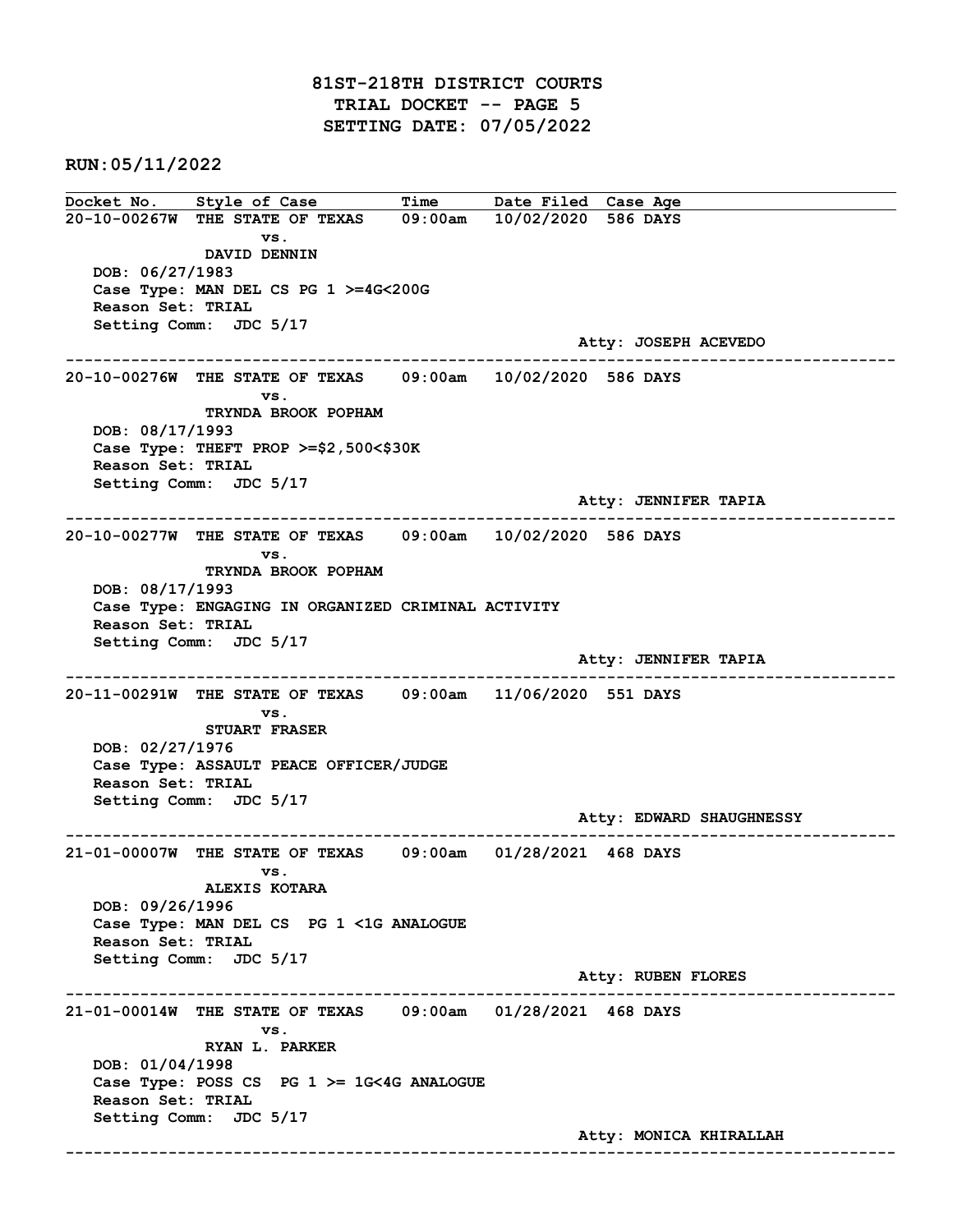Docket No. Style of Case Time Date Filed Case Age 21-01-00017W THE STATE OF TEXAS 09:00am 01/28/2021 468 DAYS vs. CODY M. SHAW DOB: 02/03/1998 Case Type: POSS CS PG 2 <1G ANALOGUE Reason Set: TRIAL Setting Comm: JDC 5/17 Atty: NINFA CARRILLO ------------------------------------------------------------------------------------------------------------------------ 21-01-00023W THE STATE OF TEXAS 09:00am 01/28/2021 468 DAYS vs. SHELBY L. WILSON DOB: 09/22/1995 Case Type: POSS CS PG 1 >= 1G<4G ANALOGUE Reason Set: TRIAL Setting Comm: JDC 5/17 Atty: TRLA PDO ------------------------------------------------------------------------------------------------------------------------ 21-01-00027W THE STATE OF TEXAS 09:00am 01/28/2021 468 DAYS vs. FRANCISCO J. LOZOYA DOB: 10/22/1978 Case Type: AGG ASSLT W/DEADLY WEAPON Reason Set: TRIAL Setting Comm: JDC 5/17 Atty: MONICA KHIRALLAH ------------------------------------------------------------------------------------------------------------------------ 21-03-00059W THE STATE OF TEXAS 09:00am 03/26/2021 411 DAYS vs. CHRISTOPHER SMITH DOB: 01/10/1985 Case Type: SEXUAL ASSAULT Reason Set: TRIAL Setting Comm: JDC 5/17 Atty: STEPHEN BARRERA ------------------------------------------------------------------------------------------------------------------------ 21-03-00061W THE STATE OF TEXAS 09:00am 03/26/2021 411 DAYS vs. DENISE DIAZ DOB: 04/03/1991 Case Type: INJ TO CHILD RECK BI Reason Set: TRIAL Setting Comm: JDC 5/17 Atty: STEPHEN BARRERA ------------------------------------------------------------------------------------------------------------------------ 21-03-00067W THE STATE OF TEXAS 09:00am 03/26/2021 411 DAYS vs. DAVID MARROQUIN SR DOB: 04/28/1969 Case Type: POSS CS PG 1 <1G Reason Set: TRIAL Setting Comm: JDC 5/17 Atty: EDWARD ADAMS ------------------------------------------------------------------------------------------------------------------------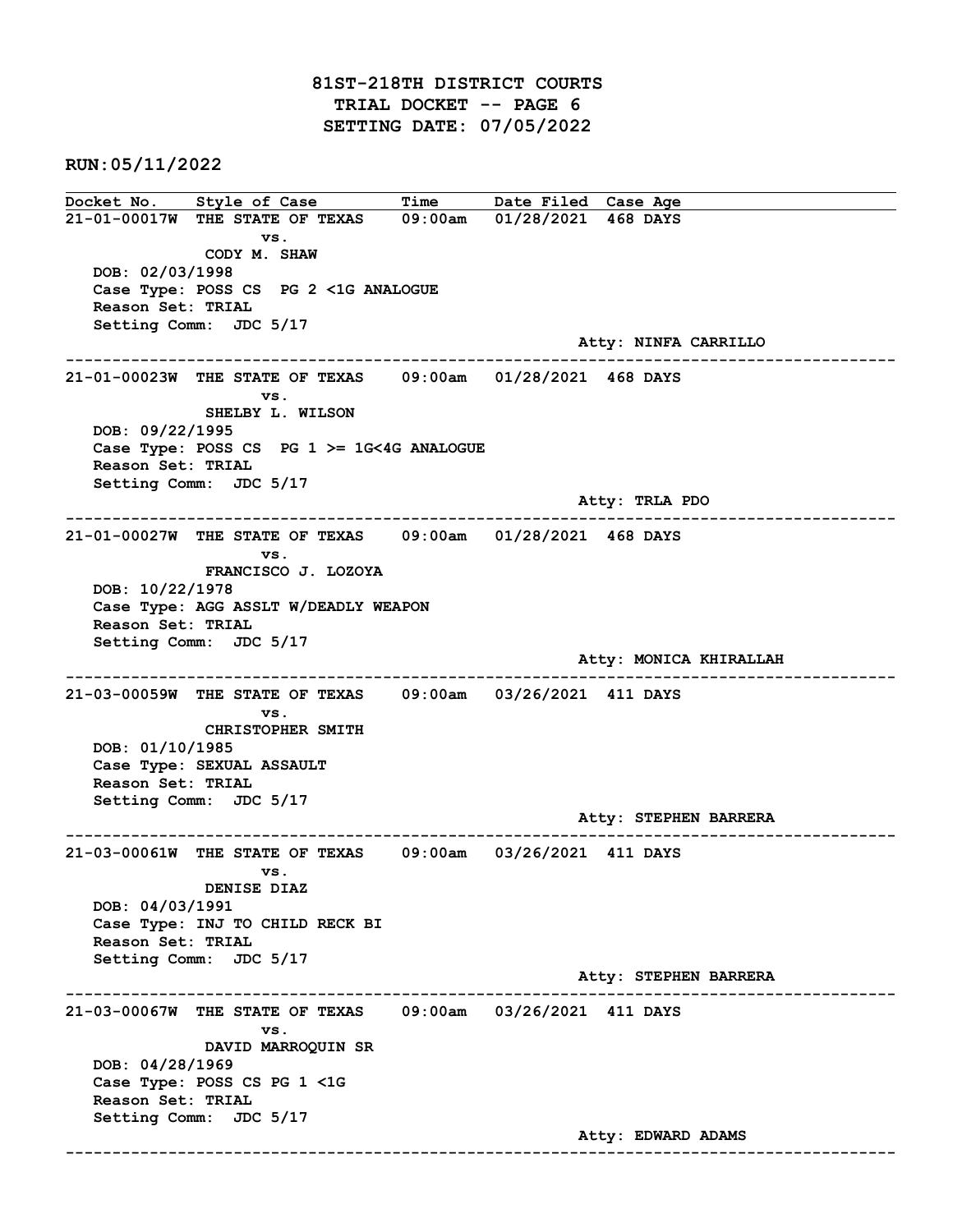## 81ST-218TH DISTRICT COURTS TRIAL DOCKET -- PAGE 7 SETTING DATE: 07/05/2022

RUN:05/11/2022

Docket No. Style of Case Time Date Filed Case Age 21-05-00092W THE STATE OF TEXAS 09:00am 05/14/2021 362 DAYS vs. DIEGO ANTONIO GARCIA DOB: 10/29/1993 Case Type: SEXUAL ASSAULT CHILD Reason Set: TRIAL Setting Comm: JDC 5/17 Atty: ROLANDO GARCIA ------------------------------------------------------------------------------------------------------------------------ 21-05-00106W THE STATE OF TEXAS 09:00am 05/14/2021 362 DAYS vs. STEPHEN FASCHINGBAUER DOB: 10/21/1962 Case Type: INJURY CHILD/ELDERLY/DISABLE W/INT BODILY INJ Reason Set: TRIAL Setting Comm: JDC 5/17 Atty: STEPHEN BARRERA ------------------------------------------------------------------------------------------------------------------------ 21-05-00112W THE STATE OF TEXAS 09:00am 05/14/2021 362 DAYS vs. ROBERT TEJADA JR DOB: 05/06/1985 Case Type: ASSAULT FAM/HOUSE MEM IMPEDE BREATH/CIRCULAT Reason Set: TRIAL Setting Comm: JDC 5/17 Atty: STEPHEN BARRERA ------------------------------------------------------------------------------------------------------------------------ 21-06-00123W THE STATE OF TEXAS 09:00am 06/11/2021 334 DAYS vs. RICHARD A ZUNIGA DOB: 11/26/1997 Case Type: AGG SEXUAL ASSAULT CHILD Reason Set: TRIAL Setting Comm: JDC 5/17 Atty: RAYMOND MARTINEZ ------------------------------------------------------------------------------------------------------------------------ 21-08-00154W THE STATE OF TEXAS 09:00am 08/13/2021 271 DAYS vs. KAREN IVEY DOB: 08/08/2002 Case Type: MAN DEL CS PG 1 >=4G<200G Reason Set: TRIAL Setting Comm: JDC 5/17 Atty: TRLA PDO ------------------------------------------------------------------------------------------------------------------------ 21-08-00155W THE STATE OF TEXAS 09:00am 08/13/2021 271 DAYS vs. KAREN IVEY DOB: 08/08/2002 Case Type: MAN DEL CS PG 1 >=4G<200G Reason Set: TRIAL Setting Comm: JDC 5/17 Atty: TRLA PDO ------------------------------------------------------------------------------------------------------------------------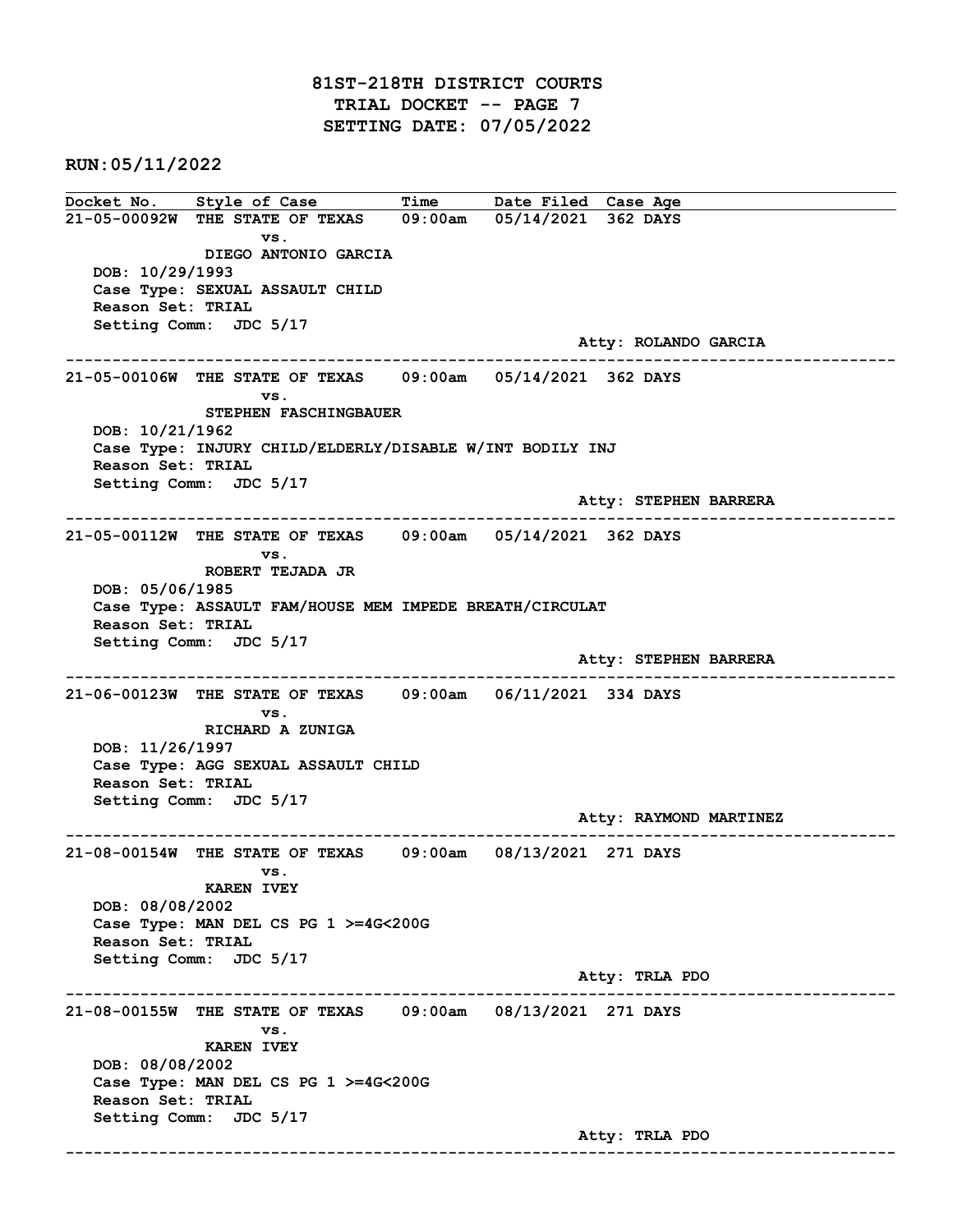## 81ST-218TH DISTRICT COURTS TRIAL DOCKET -- PAGE 8 SETTING DATE: 07/05/2022

RUN:05/11/2022

Docket No. Style of Case Time Date Filed Case Age 21-08-00160W THE STATE OF TEXAS 09:00am 08/13/2021 271 DAYS vs. CHARLES ALEXANDER DOB: 01/28/1957 Case Type: MAN DEL CS PG 1 <1G Reason Set: TRIAL Setting Comm: JDC 5/17 Atty: TRLA PDO ------------------------------------------------------------------------------------------------------------------------ 21-08-00161W THE STATE OF TEXAS 09:00am 08/13/2021 271 DAYS vs. CHARLES ALEXANDER DOB: 01/28/1957 Case Type: MAN DEL CS PG 1 >=1G<4G Reason Set: TRIAL Setting Comm: JDC 5/17 Atty: TRLA PDO ------------------------------------------------------------------------------------------------------------------------ 21-08-00162W THE STATE OF TEXAS 09:00am 08/13/2021 271 DAYS vs. CHRISTIAN AMEZQUITA DOB: 03/04/2003 Case Type: AGG ROBBERY Reason Set: TRIAL Setting Comm: JDC 5/17 Atty: TRLA PDO ------------------------------------------------------------------------------------------------------------------------ 21-08-00163W THE STATE OF TEXAS 09:00am 08/13/2021 271 DAYS vs. BRANDON LEE BRILL DOB: 10/26/2001 Case Type: SEXUAL ASSAULT Reason Set: TRIAL Setting Comm: JDC 5/17 Atty: STEPHEN BARRERA ------------------------------------------------------------------------------------------------------------------------ 21-08-00173W THE STATE OF TEXAS 09:00am 08/13/2021 271 DAYS vs. MONICA SALAZAR DOB: 08/01/1978 Case Type: MAN DEL CS PG 1 >=4G<200G Reason Set: TRIAL Setting Comm: JDC 5/17 Atty: TRLA PDO ------------------------------------------------------------------------------------------------------------------------ 21-08-00174W THE STATE OF TEXAS 09:00am 08/13/2021 271 DAYS vs. BERNELL TURNER DOB: 09/15/1952 Case Type: MAN DEL CS PG 1 >=1G<4G Reason Set: TRIAL Setting Comm: JDC 5/17 Atty: TRLA PDO ------------------------------------------------------------------------------------------------------------------------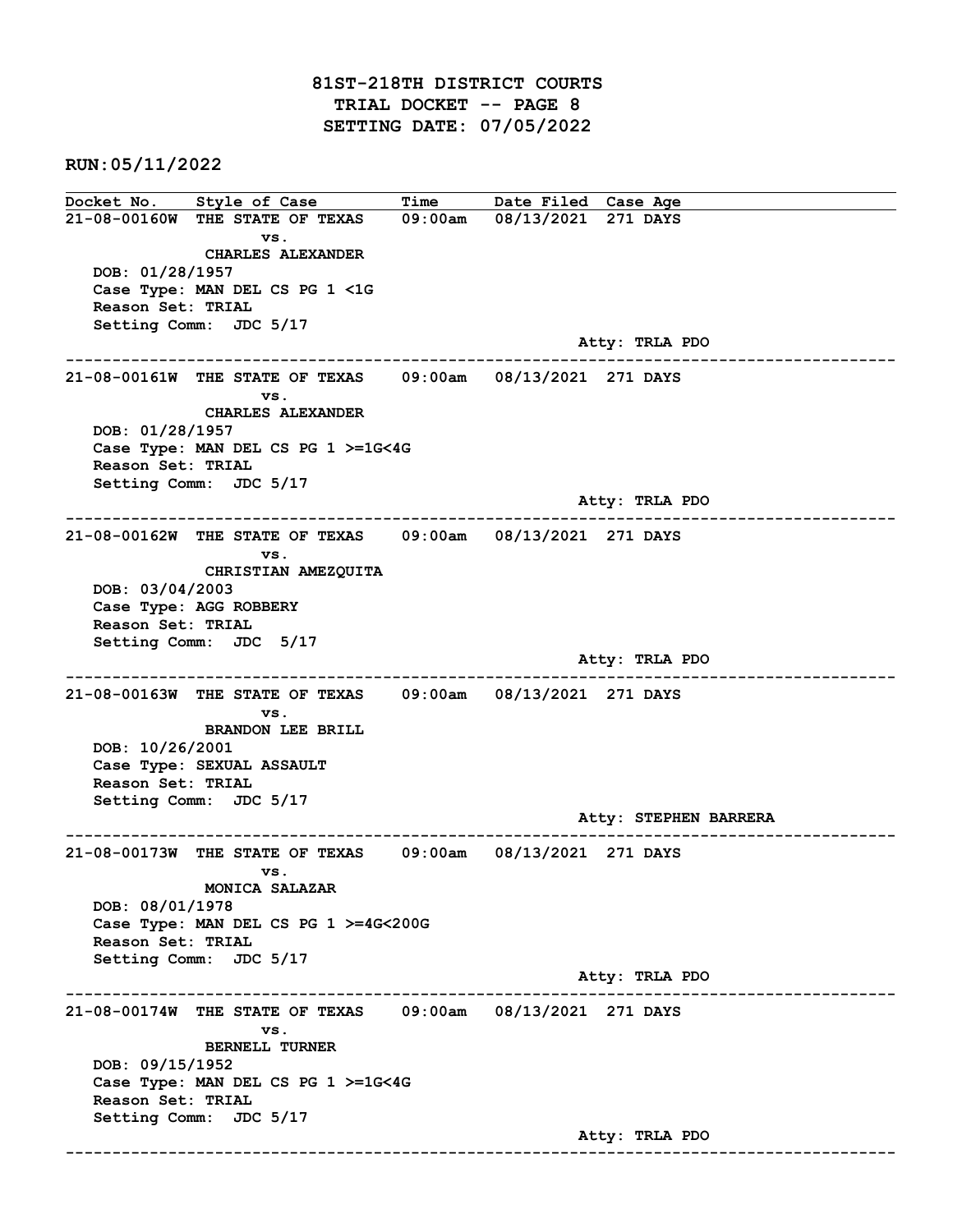Docket No. Style of Case Time Date Filed Case Age 21-09-00176W THE STATE OF TEXAS 09:00am 09/03/2021 250 DAYS vs. JAYDEN ALVAREZ DOB: 08/16/1999 Case Type: MAN DEL CS PG 1 >=1G<4G Reason Set: TRIAL Setting Comm: JDC 5/17 Atty: TRLA PDO ------------------------------------------------------------------------------------------------------------------------ 21-09-00178W THE STATE OF TEXAS 09:00am 09/03/2021 250 DAYS vs. DOMINIQUE ESCOBAR DOB: 05/15/1995 Case Type: DRIVING WHILE INTOXICATED W/CHILD UNDER 15 YOA Reason Set: TRIAL Setting Comm: JDC 5/17 Atty: TRLA PDO ------------------------------------------------------------------------------------------------------------------------ 21-10-00206W THE STATE OF TEXAS 09:00am 10/01/2021 222 DAYS vs. JERRY HUGGINS DOB: 04/02/1952 Case Type: AGG ASSAULT AGAINST PB SERVANT Reason Set: TRIAL Setting Comm: JDC 5/17 Atty: ADRIAN PEREZ ------------------------------------------------------------------------------------------------------------------------ 21-11-00218W THE STATE OF TEXAS 09:00am 11/12/2021 180 DAYS vs. NICHOLAS R. BOSELL-MAPLE DOB: 12/13/1994 Case Type: MAN DEL CS PG 1 >=1G<4G Reason Set: TRIAL Setting Comm: JDC 5/17 Atty: ADRIAN PEREZ ------------------------------------------------------------------------------------------------------------------------ 21-11-00220W THE STATE OF TEXAS 09:00am 11/12/2021 180 DAYS vs. KAREN MICHELLE IVEY DOB: 08/08/2002 Case Type: MAN DEL CS PG 1 >=4G<200G Reason Set: TRIAL Setting Comm: JDC 5/17 Atty: TRLA PDO ------------------------------------------------------------------------------------------------------------------------ 21-11-00224W THE STATE OF TEXAS 09:00am 11/12/2021 180 DAYS vs. EMILY SCHAFER DOB: 02/25/2002 Case Type: Reason Set: TRIAL Setting Comm: JDC 5/17 Atty: ALFONSO CABANAS ------------------------------------------------------------------------------------------------------------------------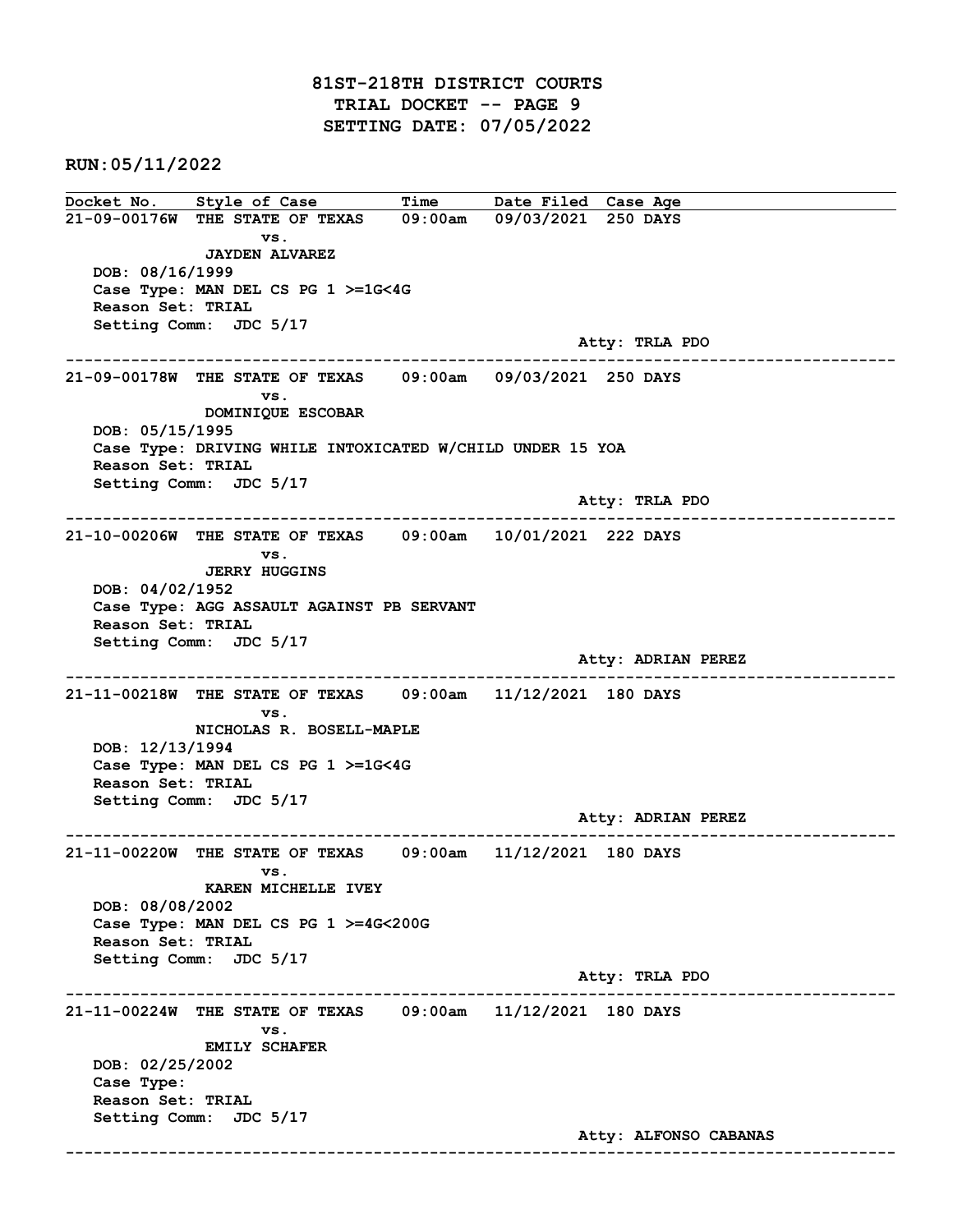81ST-218TH DISTRICT COURTS TRIAL DOCKET -- PAGE 10 SETTING DATE: 07/05/2022

RUN:05/11/2022

Docket No. Style of Case Time Date Filed Case Age 21-11-00225W THE STATE OF TEXAS 09:00am 11/12/2021 180 DAYS vs. PHILIP J.L. ANDREWS DOB: 05/03/1998 Case Type: POSS CS PG  $2 \ge 1$ G<4G Reason Set: TRIAL Setting Comm: JDC 5/17 Atty: RICHARD BRIGGS ------------------------------------------------------------------------------------------------------------------------ 21-11-00230W THE STATE OF TEXAS 09:00am 11/12/2021 180 DAYS vs. BERNELL TURNER DOB: 09/15/1952 Case Type: MAN DEL CS PG 1 >=1G<4G Reason Set: TRIAL Setting Comm: JDC 5/17 Atty: TRLA PDO ------------------------------------------------------------------------------------------------------------------------ 21-11-00235W THE STATE OF TEXAS 09:00am 11/12/2021 180 DAYS vs. JAYDEN CAIN ALVAREZ DOB: 08/16/1999 Case Type: MAN DEL CS PG 1 >=4G<200G Reason Set: TRIAL Setting Comm: JDC 5/17 Atty: TRLA PDO ------------------------------------------------------------------------------------------------------------------------ 21-11-00252W THE STATE OF TEXAS 09:00am 11/12/2021 180 DAYS vs. SHEILA DANIELLE RAFIELD DOB: 05/29/1976 Case Type: POSS CS PG 1 <1G Reason Set: TRIAL Setting Comm: JDC 5/17 Atty: TRLA PDO ------------------------------------------------------------------------------------------------------------------------ 21-11-00256W THE STATE OF TEXAS 09:00am 11/12/2021 180 DAYS vs. JESUS MARIA VILLARREAL DOB: 12/06/1978 Case Type: THEFT PROP >=\$2,500<\$30K Reason Set: TRIAL Setting Comm: JDC 5/17 Atty: TRLA PDO ------------------------------------------------------------------------------------------------------------------------ 21-11-00257W THE STATE OF TEXAS 09:00am 11/12/2021 180 DAYS vs. CHRISTINA ANN VINCENT DOB: 04/19/1983 Case Type: AGG ASSAULT W/DEADLY WEAPON Reason Set: TRIAL Setting Comm: JDC 5/17 Atty: TRLA PDO ------------------------------------------------------------------------------------------------------------------------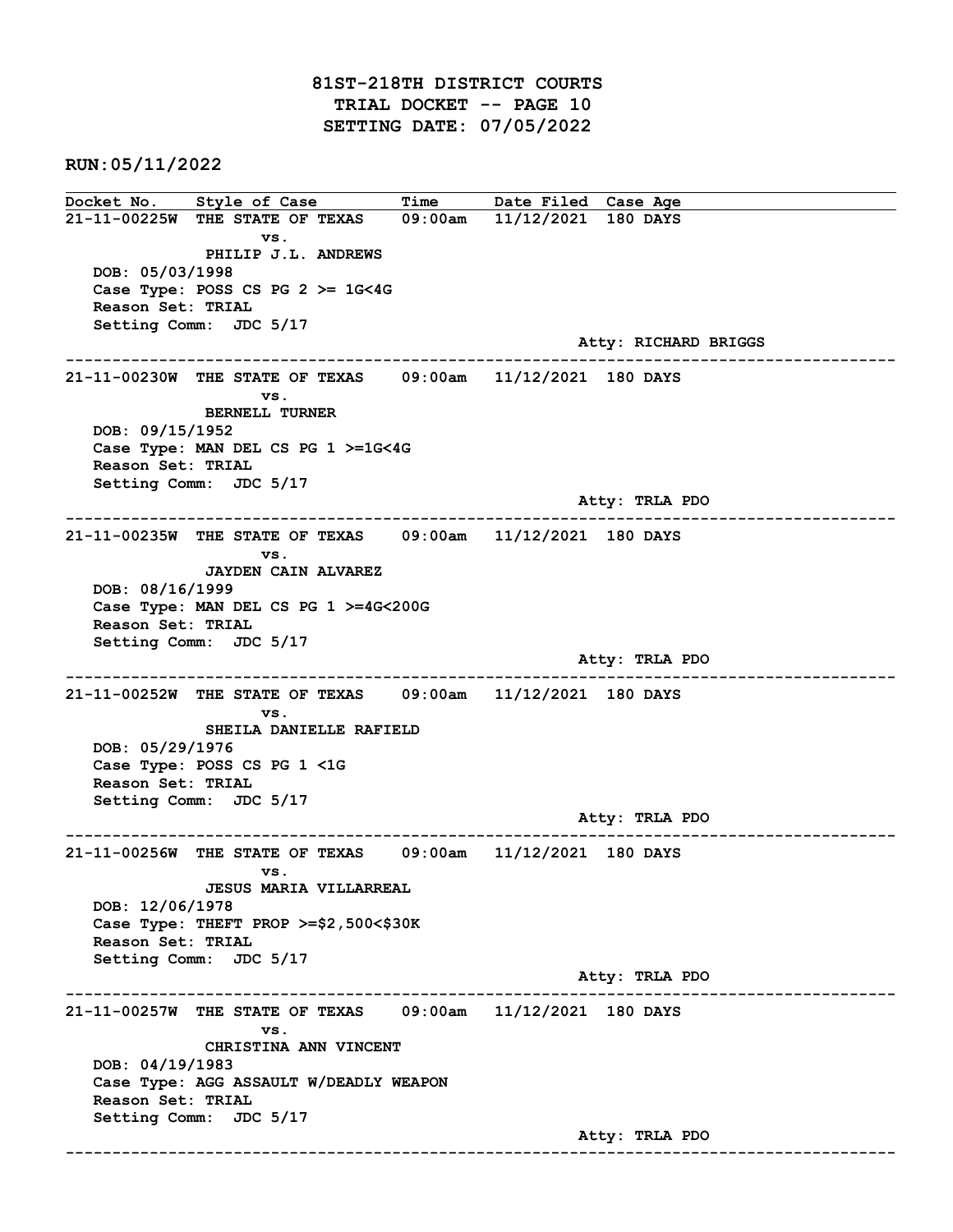81ST-218TH DISTRICT COURTS TRIAL DOCKET -- PAGE 11 SETTING DATE: 07/05/2022

RUN:05/11/2022

Docket No. Style of Case Time Date Filed Case Age 21-12-00266W THE STATE OF TEXAS 09:00am 12/03/2021 159 DAYS vs. MEGAN RENEE REIMSCHISSEL DOB: 11/05/1990 Case Type: THEFT PROP >=\$2,500<\$30K Reason Set: TRIAL Setting Comm: JDC 5/17 Atty: ADRIAN PEREZ ------------------------------------------------------------------------------------------------------------------------ 21-12-00270W THE STATE OF TEXAS 09:00am 12/03/2021 159 DAYS vs. SAMANTHA N. MENDEZ DOB: 01/06/1988 Case Type: MAN DEL CS PG 1 >=1G<4G Reason Set: TRIAL Setting Comm: JDC 5/17 Atty: TRLA PDO ------------------------------------------------------------------------------------------------------------------------ 21-12-00271W THE STATE OF TEXAS 09:00am 12/03/2021 159 DAYS vs. SAMANTHA N. MENDEZ DOB: 01/06/1988 Case Type: MAN DEL CS PG 1 >=1G<4G Reason Set: TRIAL Setting Comm: JDC 5/17 Atty: TRLA PDO ------------------------------------------------------------------------------------------------------------------------ 21-12-00275W THE STATE OF TEXAS 09:00am 12/03/2021 159 DAYS vs. DYLAN THOMAS TUTEN DOB: 03/17/1997 Case Type: MAN DEL CS PG 1 <1G Reason Set: TRIAL Setting Comm: JDC 5/17 Atty: MONICA KHIRALLAH ------------------------------------------------------------------------------------------------------------------------ 22-01-00018W THE STATE OF TEXAS 09:00am 01/19/2022 112 DAYS vs. NICHOLAS R. BOSELL-MAPLE DOB: 12/13/1994 Case Type: MAN DEL CS PG 1 >=1G<4G Reason Set: TRIAL Setting Comm: JDC 5/17 Atty: ADRIAN PEREZ ------------------------------------------------------------------------------------------------------------------------ 22-01-00029W THE STATE OF TEXAS 09:00am 01/19/2022 112 DAYS vs. SAMANTHA N. MENDEZ DOB: 01/06/1988 Case Type: MAN DEL CS PG 1 >=4G<200G Reason Set: TRIAL Setting Comm: JDC 5/17 Atty: TRLA PDO ------------------------------------------------------------------------------------------------------------------------